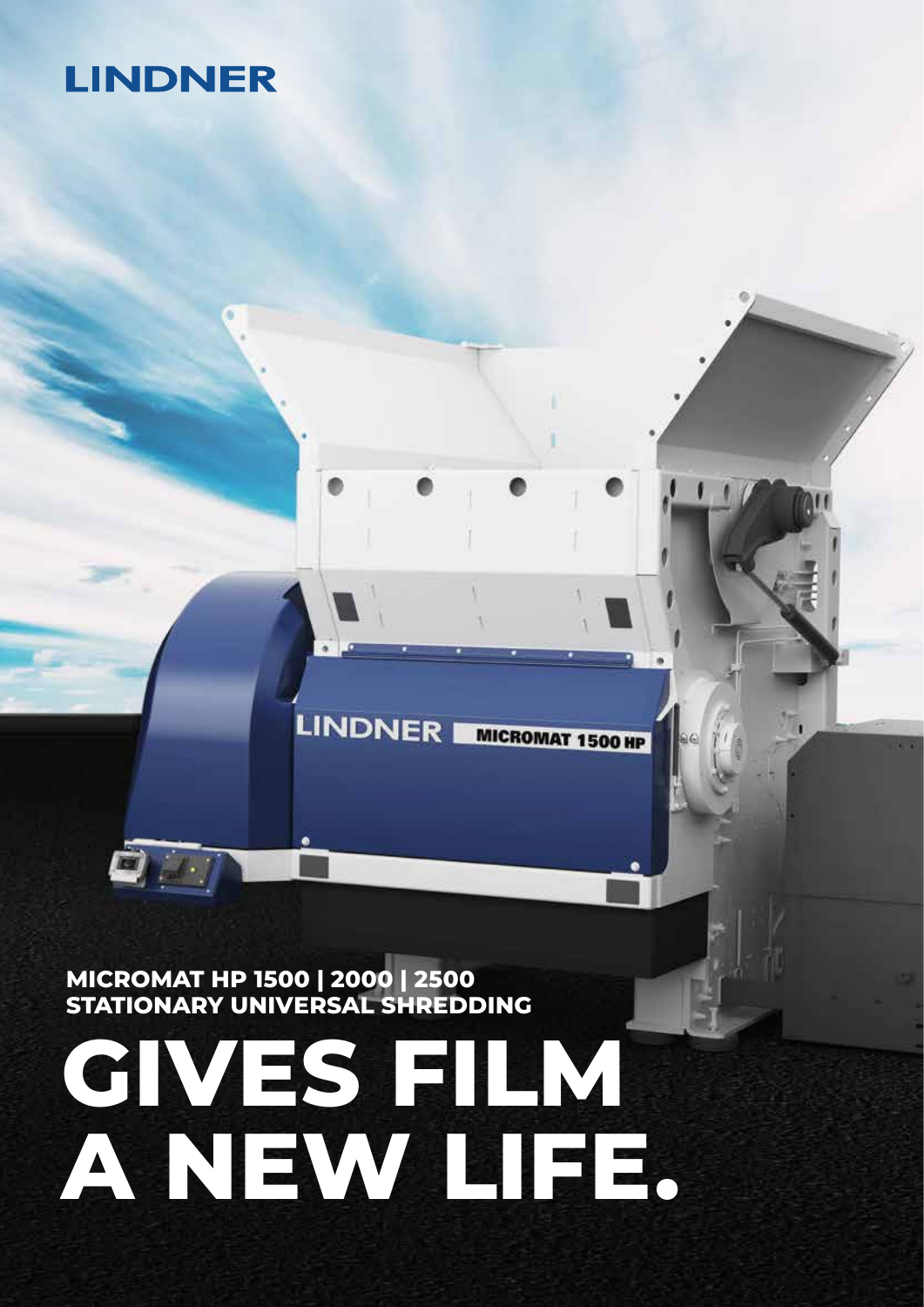**1.**

**2.**

**3.**

**4.**

**5.**

**6.**

#### **1. HIGH-PERFORMANCE BELT DRIVE**

Up to 250% more output with post-consumer or industrial film thanks to the robust high-speed belt drive with over 1,500 cuts per minute.

**Precisely cut flakes** guaranteed by the new 3D stepped rotor design.

Optimum machine protection due to the safety clutch and the drive unit's instant mechanical disengagement in the event of incidents.



#### **4. MULTIPLEX ROTOR**

Maximum productivity to the new Multiplex rotor shredding film to extrudable

flakes in a single step.

Resistant to non-shreddables due to robust design and special wear plates.



# **DOESN'T WASTE MY WASTE.**



#### **ONLY LINDNER CLIENTS CAN TRULY SAY:**

### **HELPING FILM TURN FULL CIRCLE: SOPHISTICATED ENGINEERING FOR MAXIMUM PRODUCTIVITY.**

Intuitive menu navigation with software functions automatically opening and closing depending on the task at hand.

High availability thanks to fast troubleshooting with smart solution-finding and integrated FAQ database.

Powerful motors, high-speed direct belt drive and the new Multiplex rotor: this formula makes the single-shaft shredders of the Micromat HP series the benchmark for the one-step shredding of post-consumer or industrial film into extrudable flakes. The newly developed cutting system aggressively pulls in the input material to ensure consistently high throughput and precisely cut output material with maximum productivity.

> Flexible output sizes possible with our quick-change screen units in various hole sizes.

#### **3. HYDRAULIC MAINTENANCE DOOR**

Fast cleaning and readiness for different input materials thanks to easy access to cutting unit and pusher.

Quick and clean removal of non-shreddables with the maintenance door at position 2.

Enjoy convenient access to the rotor and counter knives for a fast knife exchange with the maintenance door at position 3.

#### **2. CONTROL & OPERATION**

Ergonomic operation with activity-dependent positioning of the control panel via Plug&Go interfaces on the front and rear of the machine.

#### **5. INTERNAL PUSHER**

Constant shredding due to uniform

Maintenance-free to the absence of quide





material feeding. elements.

Easy feeding with a completely internal construction.

No jamming as a result of our additional comb and sealing bars.

#### **6. PLUG & GO SCREEN UNIT**

Extremely safe operation with the electromagnetically locked screen access point. Easy screen change thanks to their swivel-mounted, hydraulically operated,

modular design.